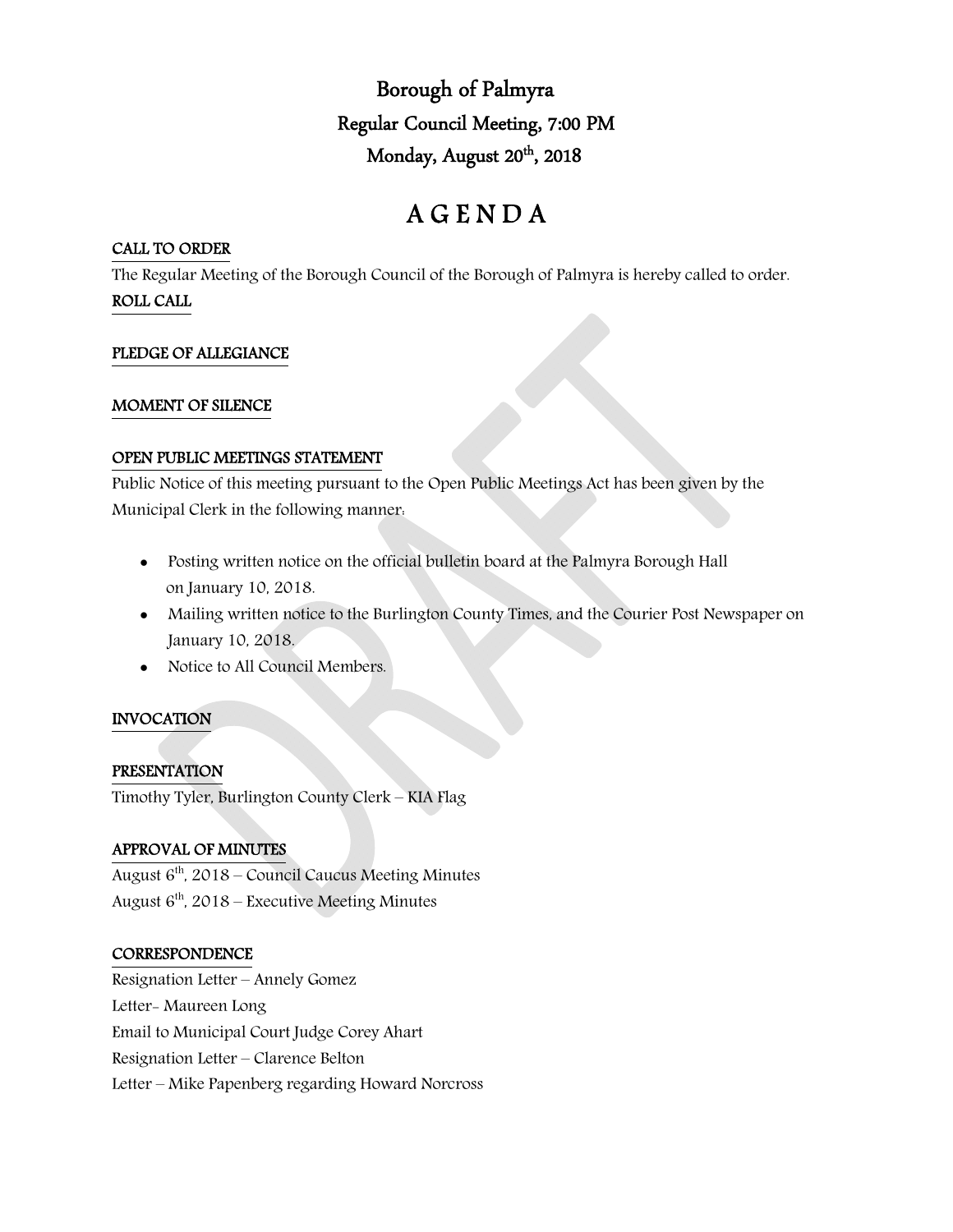## PUBLIC PORTION

This public portion is for discussion on professional updates, resolutions and ordinances listed on the agenda. Please sign in at the podium, state your name and address for the record. Council will give all comments appropriate consideration. Each citizen will be allotted up to five (5) minutes to speak, in order to allow everyone an opportunity to ask questions and express their opinions or concerns. Please direct all comments to the Mayor. Each citizen may only speak once during each public portion.

## RESOLUTIONS Consent Agenda

Resolution 2018-207 to Resolution 2018-217 will be enacted as a single motion, if any resolution needs additional discussion it will be removed from the consent agenda and voted on separately.

Resolution 2018-207, Resolution Requesting Approval to Cancel Unclaimed Tax Sale Certification Monies Pursuant to N.J.S.A. 54:5-57in the amount of \$329.48 #10-00093

Resolution 2018-208, Resolution Awarding a Contract Change Order #1 to Thor Construction Group, LLC, for the Legion Field 2017 Improvements Project in the amount of \$10,680.00 for Additional Softball Field Improvements and Dugout Light Sensors

Resolution 2018-209, Resolution Approving the Proposed Grant Management Plan

Resolution 2018-210, Resolution Appointing Doretha Jackson as Fair Housing Officer for Small Cities CDBG Grant Application of \$100,000.00

Resolution 2018-211, Resolution Adopting the Citizen Participation Plan Developed by NJ Department of Community Affairs Small Cities Community Development Block Grant Program

Resolution 2018-212, Resolution Authorizing the Borough of Palmyra to Apply to the New Jersey Department of Community Affairs (NJDCA) for a Small Cities Housing Rehabilitation Grant of Approximately \$100,000.00 to Carry Out a Program to Address Code Violations in Homes of Low and Moderate Income Residents

Resolution 2018-213, Resolution Adopting Rehabilitation Assistance Policy and Procedures Manuel Resolution 2018-214, Resolution Authorizing Cancellation of Municipal Tax Certificates, Cancellation of Outside Tax Lien Certificates and 2018 3<sup>rd</sup> and 4<sup>th</sup> Quarter Property Taxes Due to Foreclosures Resolution 2018-215, Resolution Amending Resolution 2015-207, Resolution Awarding a Service Contract to Environmental Resources Management for Route 73 South Side Remedial Investigation for Munitions Hazardous Discharge Site Remediation Fund (HDSRF) from \$1,514,700.00 to \$1,554,300.00. Resolution 2018-216, Resolution Amending Resolution 2018-141 and Authorizing a change to the contract in the amount of \$3,000.00.

Resolution 2018-217, Resolution to Accept Bank Avenue Park Improvements in order to Receive 2015 Burlington County Park Grant Funds

Resolution 2018-218, Resolution Authorizing the Payment of Bills for the Month of August 2018 In the Amount of \$2,154,075.46

# MOTION TO APPROVE TREASURERS REPORTS

 $\bullet$  July 2018